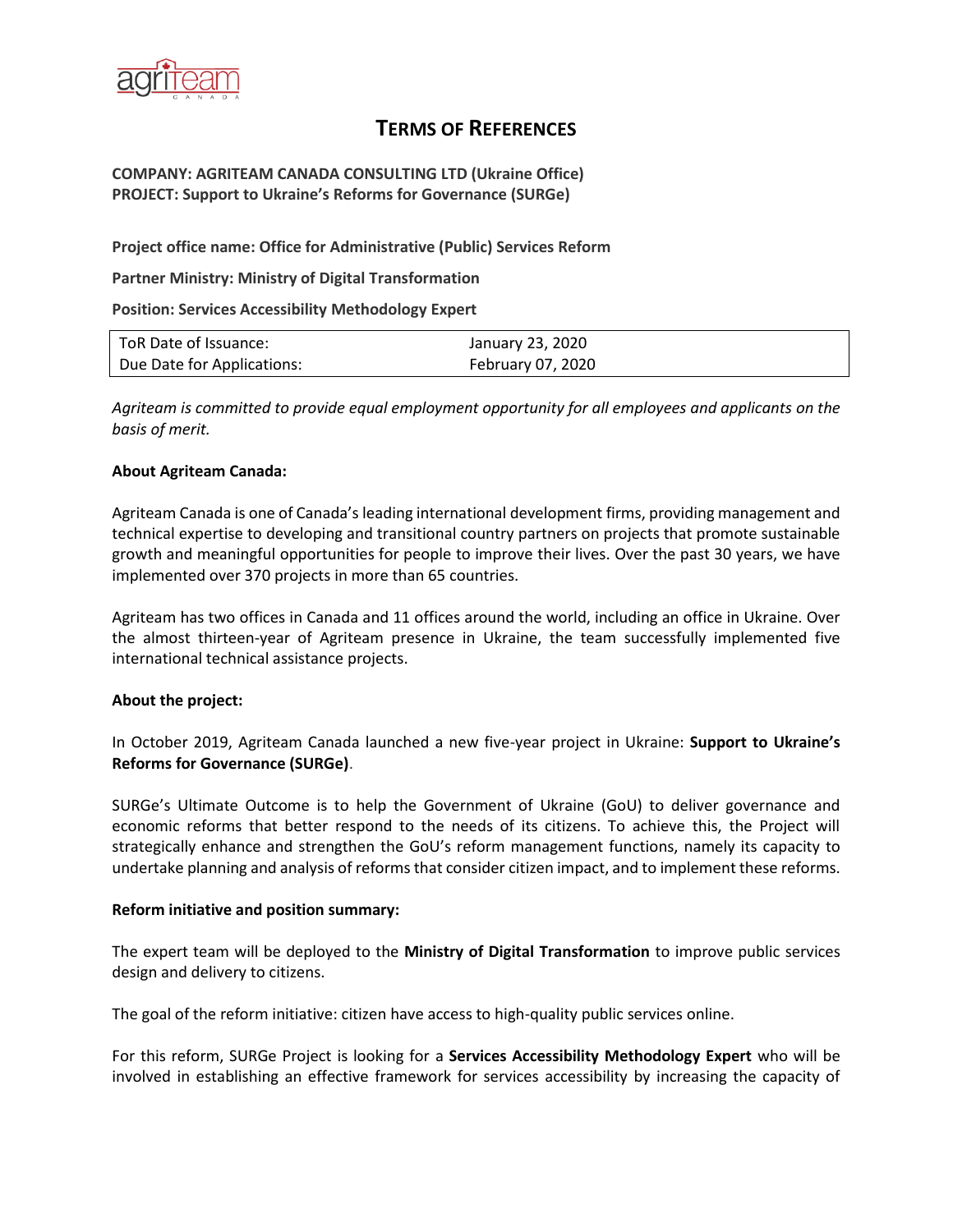

public service providers through developing and implementing capacity building activities and working closely with stakeholders at all levels.

The expert will be based in Kyiv and will be reporting to the Team Lead of the Office for Administrative (Public) Services Reform.

**Level of Effort:** Full time, Monday-Friday.

The duration of the contract is until 30 June 2020 with a possibility of extensions (subject of approval and implemented deliverables during a previous deployment).

For contracting (after the job offer is made), the selected candidate is expected to be registered as a Private Entrepreneur of the 3d group (consultancy services).

### **Indicative duties and responsibilities (scope of work):**

- 1. Increase capacity of ASC service providers to efficiently provide public services by rendering methodological support on implementing unified standards and best practices in quality service provision.
- 2. Research and analyze relevant data related to the provision of public services by ASCs and develop training methodologies to increase capacities and help establish an effective framework for services accessibility.
- 3. Develop concept for designing an online course to increase the capacity of service providers and help establish an effective framework for services accessibility in line with the existing Guidelines on providing administrative services.
- 4. Participate in delivering training and coordinate the delivery of in-person and online training on unified standards and best practices throughout the entire network of ASCs.
- 5. Further inclusive practices of public services provision by updating the existing methodological recommendations, design and deliver training on inclusive practices to target groups.
- 6. Liaison with stakeholders at all levels, and coordinate relevant activities with Ukraine's development partners active in this area.

### **Preferred qualifications and skills:**

- 1. Proven ability to build capacity of institutions with preferably at least 2 years of experience in building capacity, developing and delivering training programmes, project management.
- 2. Proficiency in developing training programmes, delivering training with charisma, and mobilizing learning within various groups of stakeholders.
- 3. Familiarity with the public services digitalization reform agenda.
- 4. Experience in local public administration or regulatory environment and well-developed contacts among government, donors, local authorities and expert circles.
- 5. Experience in PR or communications.
- 6. Fluent Ukrainian with excellent writing and speaking skills, and at least an intermediary level of English.